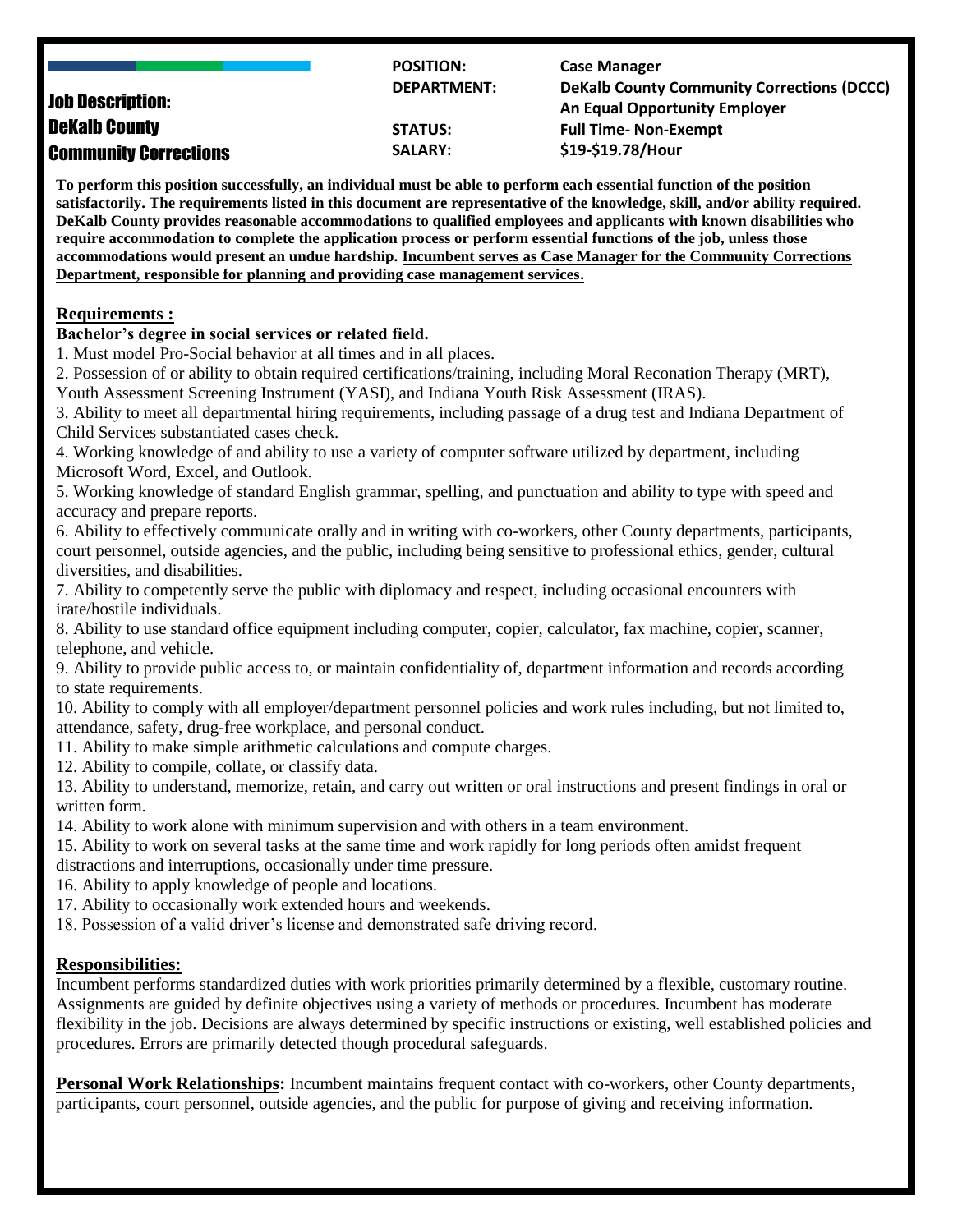### **Duties:**

1. Uses principles of evidence based practices as a guide in interactions with program participants and maintains a safe, respectful environment.

2. Plans and provides program services, case management services, training in activities of daily living, and crisis intervention and consultation based on evidence based practices.

3. Implements and facilitates participant education programs. Implements programs that will achieve agency's mission.

4. Investigates and develops new programs to fit the needs of participants, including but not limited to, job placement, substance abuse, and cognitive behavioral therapy.

5. Monitors compliance of program rules and special conditions ordered by the court.

6. Completes program participant intakes. Maintains current, accurate case files, including classifying participants

according to risk based on IRAS results, recording defendant's behavior and compliance with court's order.

7. Conducts assessments and prepares case plans.

8. Documents all violations and processes them accordingly.

9. Collects drug screens and maintains drug screen records.

10. Maintains contact with outside agencies to review participant's progress/attendance with agency.

11. Forwards termination reports to referral source.

12. Acts as referral agent for employment and/or continuing education.

13. Collaborate on cases with Probation Officers, Prosecutor, law enforcement, and Community Corrections staff, as needed.

14. Assists in preparing statistical and other reports, as required.

15. May act as a member of the Continuous Quality Assurance Committee, at the direction of the Director of Intervention Services.

16. Testifies in court, as needed.

17. Attends weekly staffing meetings.

18. Responds to emergencies on a 24-hour basis.

19. Performs related duties as assigned.

**Physical Effort and Work Environment:** Incumbent performs a majority of duties in a standard office environment and vehicle, involving sitting for long periods, standing/walking at will, keyboarding, lifting/carrying objects weighing under 25 pounds, crouching/kneeling, bending/reaching, driving, speaking clearly, and hearing sounds/communication. Incumbent may be exposed to potentially irate/hostile individuals. Incumbent occasionally works extended hours and weekends.

Hours are typically 8:00 a.m. – 4:00 p.m. except Wednesday which is 12 p.m. – 8:00 p.m. with 1 hour unpaid lunch; 35 hours per week; overtime as required.

This position is offered a comprehensive and competitive benefits package, which includes:

• Competitive pay – DOE

- Medical, dental, vision and more
- Retirement plans
- Paid time off and holidays
- Direct Deposit

**\*\*All qualified applicants will receive consideration for employment without regard to race, color, religion, gender, national origin, age, sexual orientation, gender identity, disability or veteran status.**

# **Please provide:**

## **Cover Letter and Resume**

**ASAP, to:**

Michelle Fosnaugh, Executive Director DeKalb County Community Corrections 1000 Potter Drive, P.O. Box 6049 Auburn, IN 46706 Fax: (260) 927-4779 or **[humanresources@co.dekalb.in.us](mailto:humanresources@co.dekalb.in.us)**